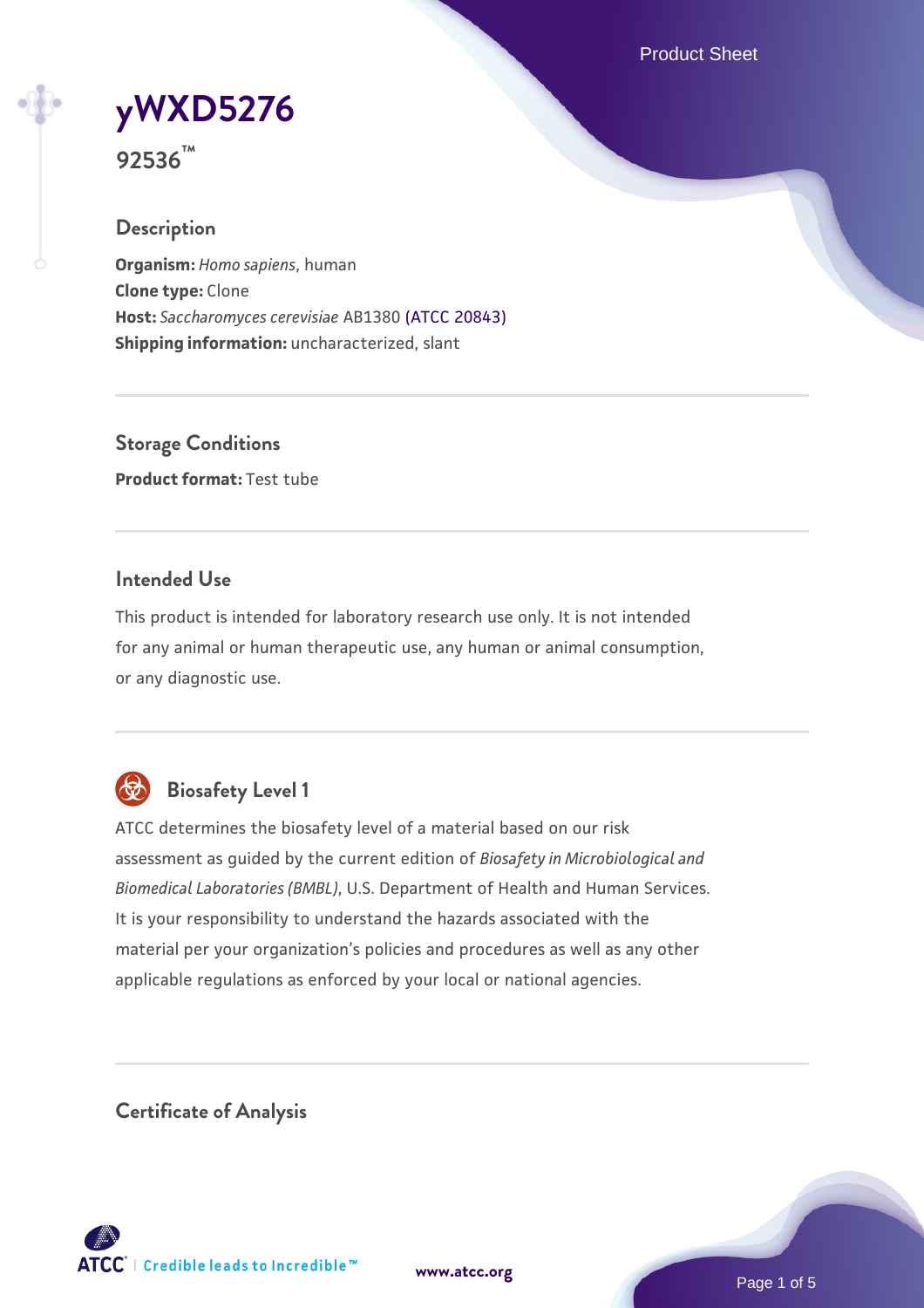

For batch-specific test results, refer to the applicable certificate of analysis that can be found at www.atcc.org.

#### **Insert Information**

**Type of DNA:** genomic **Genome:** Homo sapiens **Chromosome:** X X pter-q27.3 **Gene name:** DNA Segment, single copy **Gene product:** DNA Segment, single copy [DXS4230] **Gene symbol:** DXS4230 **Contains complete coding sequence:** Unknown **Insert end:** EcoRI

#### **Vector Information**

**Intact vector size:** 11.454 **Vector name:** pYAC4 **Type of vector:** YAC **Host range:** *Saccharomyces cerevisiae*; *Escherichia coli* **Vector information:** other: telomere, 3548-4235 other: telomere, 6012-6699 Cross references: DNA Seq. Acc.: U01086 **Cloning sites:** EcoRI **Markers:** SUP4; HIS3; ampR; URA3; TRP1 **Replicon:** pMB1, 7186-7186; ARS1, 9632-10376

### **Growth Conditions**

**Medium:**  [ATCC Medium 1245: YEPD](https://www.atcc.org/-/media/product-assets/documents/microbial-media-formulations/1/2/4/5/atcc-medium-1245.pdf?rev=705ca55d1b6f490a808a965d5c072196)



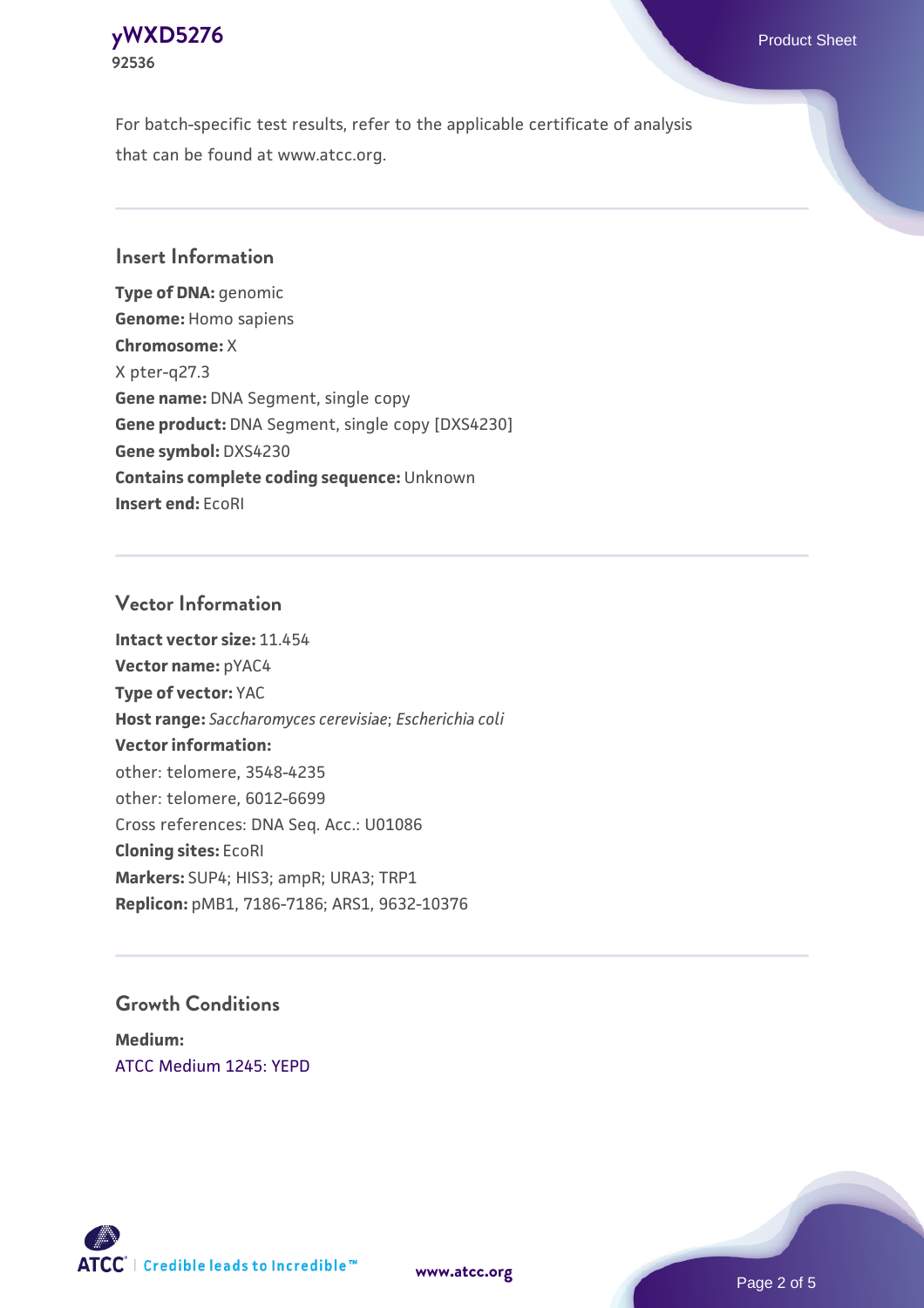**[yWXD5276](https://www.atcc.org/products/92536)** Product Sheet **92536**

**Temperature:** 30°C

#### **Notes**

More information may be available from ATCC (http://www.atcc.org or 703- 365-2620).

## **Material Citation**

If use of this material results in a scientific publication, please cite the material in the following manner: yWXD5276 (ATCC 92536)

#### **References**

References and other information relating to this material are available at www.atcc.org.

#### **Warranty**

The product is provided 'AS IS' and the viability of ATCC® products is warranted for 30 days from the date of shipment, provided that the customer has stored and handled the product according to the information included on the product information sheet, website, and Certificate of Analysis. For living cultures, ATCC lists the media formulation and reagents that have been found to be effective for the product. While other unspecified media and reagents may also produce satisfactory results, a change in the ATCC and/or depositor-recommended protocols may affect the recovery, growth, and/or function of the product. If an alternative medium formulation or reagent is used, the ATCC warranty for viability is no longer valid. Except as expressly set forth herein, no other warranties of any kind are

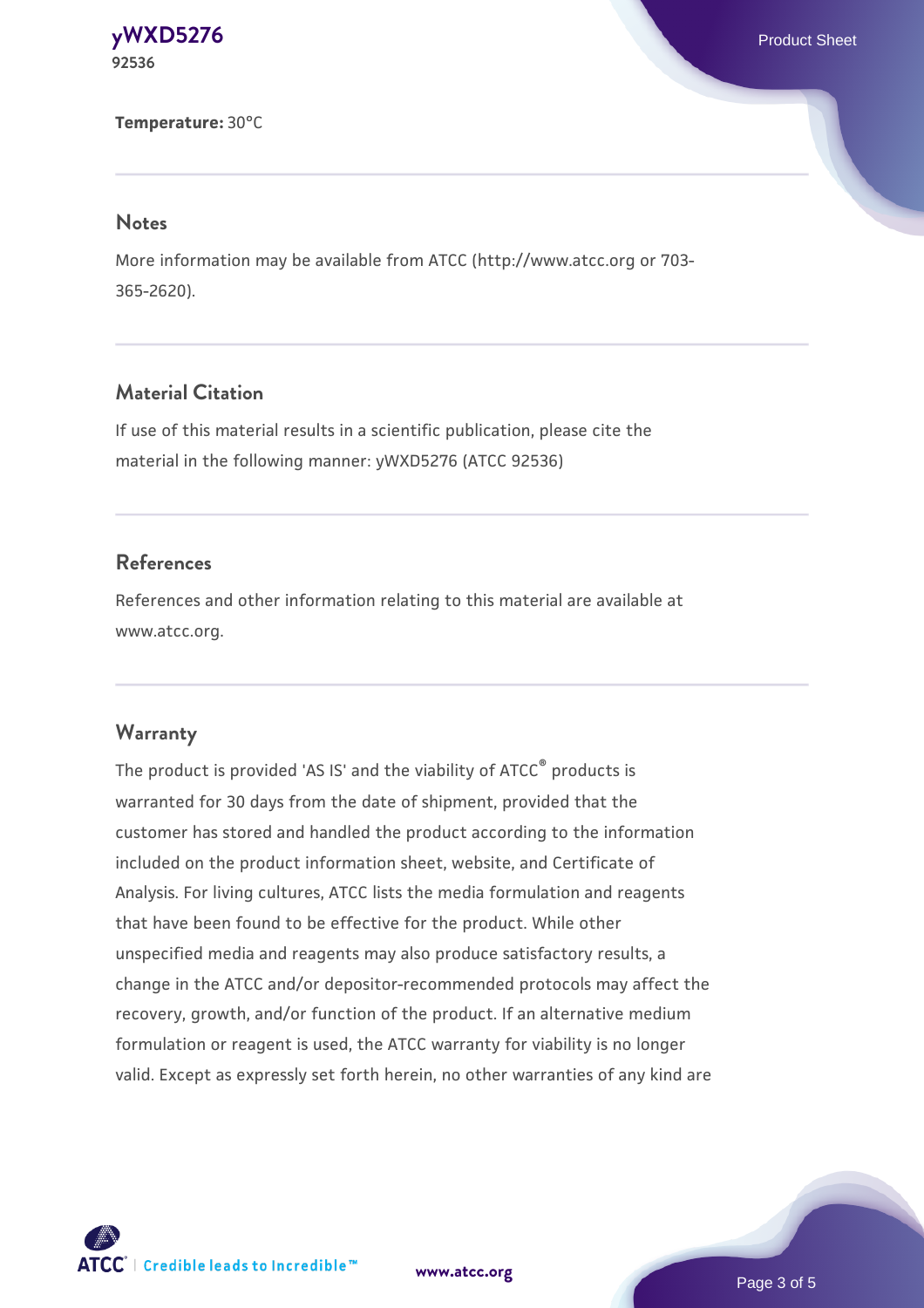

provided, express or implied, including, but not limited to, any implied warranties of merchantability, fitness for a particular purpose, manufacture according to cGMP standards, typicality, safety, accuracy, and/or noninfringement.

## **Disclaimers**

This product is intended for laboratory research use only. It is not intended for any animal or human therapeutic use, any human or animal consumption, or any diagnostic use. Any proposed commercial use is prohibited without a license from ATCC.

While ATCC uses reasonable efforts to include accurate and up-to-date information on this product sheet, ATCC makes no warranties or representations as to its accuracy. Citations from scientific literature and patents are provided for informational purposes only. ATCC does not warrant that such information has been confirmed to be accurate or complete and the customer bears the sole responsibility of confirming the accuracy and completeness of any such information.

This product is sent on the condition that the customer is responsible for and assumes all risk and responsibility in connection with the receipt, handling, storage, disposal, and use of the ATCC product including without limitation taking all appropriate safety and handling precautions to minimize health or environmental risk. As a condition of receiving the material, the customer agrees that any activity undertaken with the ATCC product and any progeny or modifications will be conducted in compliance with all applicable laws, regulations, and guidelines. This product is provided 'AS IS' with no representations or warranties whatsoever except as expressly set forth herein and in no event shall ATCC, its parents, subsidiaries, directors, officers, agents, employees, assigns, successors, and affiliates be liable for indirect, special, incidental, or consequential damages of any kind in connection with or arising out of the customer's use of the product. While reasonable effort is made to ensure authenticity and reliability of materials on deposit, ATCC is not liable for damages arising from the misidentification or misrepresentation of such materials.



**[www.atcc.org](http://www.atcc.org)**

Page 4 of 5